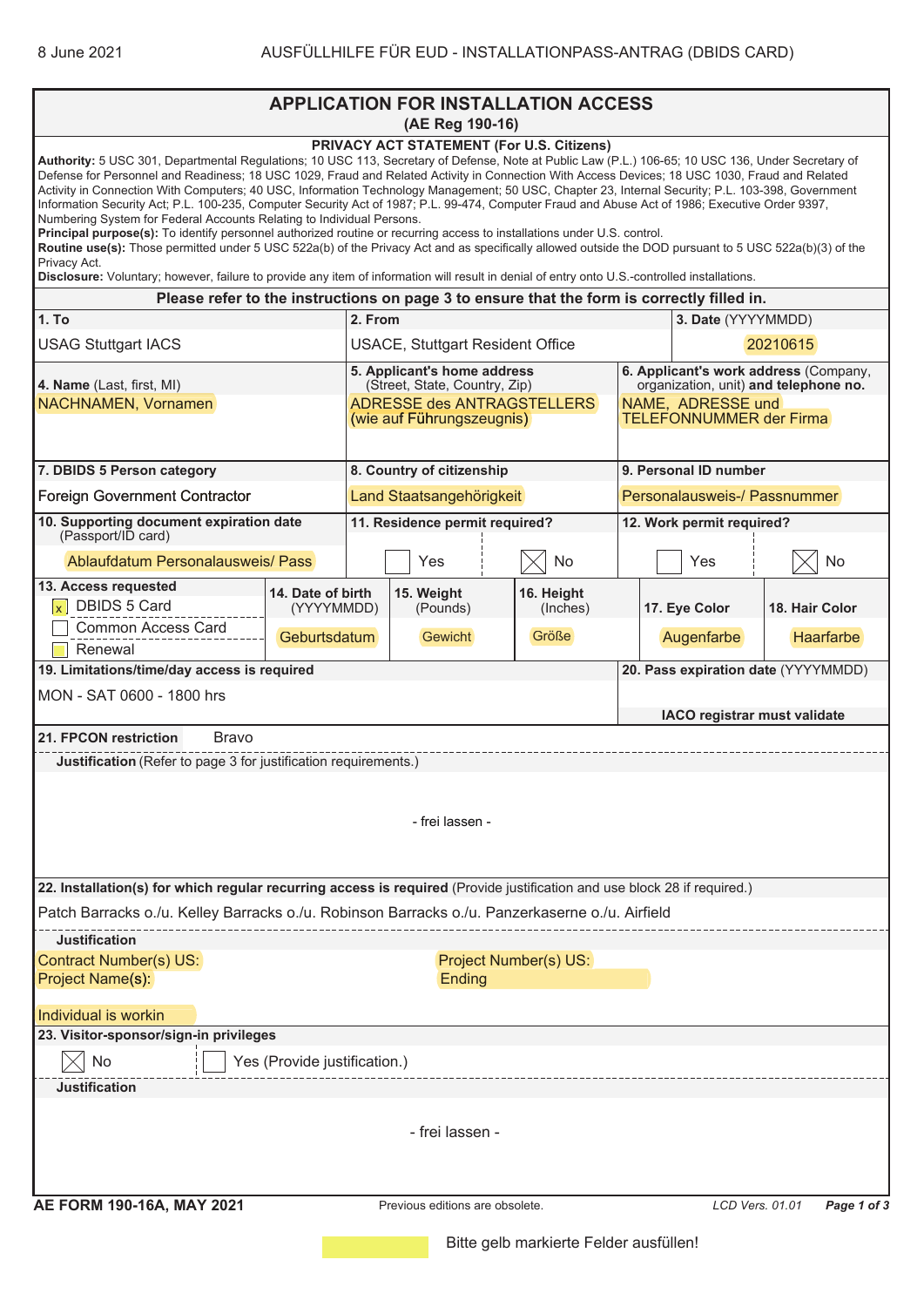| 24. Privately owned vehicle (POV) registration information (Additional vehicles may be added on a separate sheet of paper.)                                                                                                                                                                                                                                     |                                                                  |         |                                       |                                                                          |                       |          |  |  |  |  |  |
|-----------------------------------------------------------------------------------------------------------------------------------------------------------------------------------------------------------------------------------------------------------------------------------------------------------------------------------------------------------------|------------------------------------------------------------------|---------|---------------------------------------|--------------------------------------------------------------------------|-----------------------|----------|--|--|--|--|--|
| a. License number   b. Country                                                                                                                                                                                                                                                                                                                                  |                                                                  | c. Make | d. Model                              | e. Year                                                                  | f. Body type          | g. Color |  |  |  |  |  |
| Kennzeichen                                                                                                                                                                                                                                                                                                                                                     | Land d.Zulassung Automarke                                       |         | <b>Modell</b>                         | Zulassung                                                                | 4-doors/2-doors Farbe |          |  |  |  |  |  |
|                                                                                                                                                                                                                                                                                                                                                                 |                                                                  |         |                                       |                                                                          |                       |          |  |  |  |  |  |
|                                                                                                                                                                                                                                                                                                                                                                 | 25. Required attachments (Check applicable boxes.)               |         |                                       |                                                                          |                       |          |  |  |  |  |  |
| All installation-pass applications must include supporting documents. Requirements may be different depending on the person category<br>selected.                                                                                                                                                                                                               |                                                                  |         |                                       |                                                                          |                       |          |  |  |  |  |  |
| Residence Permit<br>-------------------------------------                                                                                                                                                                                                                                                                                                       |                                                                  |         |                                       | Germany - BACO-90 (U.S. contractor)                                      |                       |          |  |  |  |  |  |
| Work Permit                                                                                                                                                                                                                                                                                                                                                     |                                                                  |         |                                       | Germany - AE Form 604-1A initiation                                      |                       |          |  |  |  |  |  |
| Good Conduct Certificate (GCC) (no entries)<br>-------------------------------------                                                                                                                                                                                                                                                                            |                                                                  |         |                                       | Local National Screening Program (LNSP) results<br>(no entries)          |                       |          |  |  |  |  |  |
| GCC (entries adjudicated)<br>-------------------------------                                                                                                                                                                                                                                                                                                    |                                                                  |         |                                       | Local National Screening Program (LNSP) results<br>(entries adjudicated) |                       |          |  |  |  |  |  |
| U.S. security check(s)                                                                                                                                                                                                                                                                                                                                          |                                                                  |         |                                       |                                                                          |                       |          |  |  |  |  |  |
|                                                                                                                                                                                                                                                                                                                                                                 | 26. Verification by sponsoring official (Must check both boxes.) |         |                                       |                                                                          |                       |          |  |  |  |  |  |
| I have reviewed the results of all background checks required by AE Regulation 190-16 and verify that there is no derogatory<br>information that would preclude the issuing of an installation pass.                                                                                                                                                            |                                                                  |         |                                       |                                                                          |                       |          |  |  |  |  |  |
|                                                                                                                                                                                                                                                                                                                                                                 |                                                                  |         |                                       |                                                                          |                       |          |  |  |  |  |  |
| I verify that the applicant has been informed of the purpose and proper use of the installation pass. I have reviewed AE Regulation<br>190-16 and believe this packet is administratively correct and fully and accurately indicates the applicant's access requirements.<br>However, if there is a problem or you need further information, please contact me. |                                                                  |         |                                       |                                                                          |                       |          |  |  |  |  |  |
|                                                                                                                                                                                                                                                                                                                                                                 | a. Organization, telephone number, and e-mail address            |         | b. Name and title                     |                                                                          |                       |          |  |  |  |  |  |
|                                                                                                                                                                                                                                                                                                                                                                 | US Army Corps of Engineers, Stuttgart Resident Office            |         | Mario Fuquene, PE, PMP                |                                                                          |                       |          |  |  |  |  |  |
| DSN: 314-570-2074                                                                                                                                                                                                                                                                                                                                               |                                                                  |         |                                       | <b>Resident Engineer</b>                                                 |                       |          |  |  |  |  |  |
| mario.c.fuquene3@usace.army.mil                                                                                                                                                                                                                                                                                                                                 |                                                                  |         |                                       | <b>Stuttgart Resident Office</b>                                         |                       |          |  |  |  |  |  |
| c. Date (YYYYMMDD)                                                                                                                                                                                                                                                                                                                                              |                                                                  |         | d. Signature (Digital or handwritten) |                                                                          |                       |          |  |  |  |  |  |
| - frei lassen -                                                                                                                                                                                                                                                                                                                                                 |                                                                  |         |                                       | - frei lassen -                                                          |                       |          |  |  |  |  |  |
| 27. To be completed by the registrar                                                                                                                                                                                                                                                                                                                            |                                                                  |         |                                       |                                                                          |                       |          |  |  |  |  |  |
| a. Registrar's name (Printed)                                                                                                                                                                                                                                                                                                                                   |                                                                  |         | b. IACO                               |                                                                          |                       |          |  |  |  |  |  |
|                                                                                                                                                                                                                                                                                                                                                                 | - frei lassen -                                                  |         |                                       | - frei lassen -                                                          |                       |          |  |  |  |  |  |
| c. Date issued (YYYYMMDD)                                                                                                                                                                                                                                                                                                                                       |                                                                  |         |                                       | d. Registrar's signature                                                 |                       |          |  |  |  |  |  |
| - frei lassen -                                                                                                                                                                                                                                                                                                                                                 |                                                                  |         |                                       | - frei lassen -                                                          |                       |          |  |  |  |  |  |
| 28. Additional comments                                                                                                                                                                                                                                                                                                                                         |                                                                  |         |                                       |                                                                          |                       |          |  |  |  |  |  |
| HIER ggf. bei weiteren Projekten BITTE US VERTRAGSNUMMERN und die zugehörigen KASERNEN EINTRAGEN<br>Patch Barracks o./u. Kelley Barracks o./u. Robinson Barracks o./u. Panzerkaserne o./u. Airfield                                                                                                                                                             |                                                                  |         |                                       |                                                                          |                       |          |  |  |  |  |  |
|                                                                                                                                                                                                                                                                                                                                                                 |                                                                  |         |                                       |                                                                          |                       |          |  |  |  |  |  |
|                                                                                                                                                                                                                                                                                                                                                                 |                                                                  |         |                                       |                                                                          |                       |          |  |  |  |  |  |
|                                                                                                                                                                                                                                                                                                                                                                 |                                                                  |         |                                       |                                                                          |                       |          |  |  |  |  |  |
|                                                                                                                                                                                                                                                                                                                                                                 |                                                                  |         |                                       |                                                                          |                       |          |  |  |  |  |  |
|                                                                                                                                                                                                                                                                                                                                                                 |                                                                  |         |                                       |                                                                          |                       |          |  |  |  |  |  |
|                                                                                                                                                                                                                                                                                                                                                                 |                                                                  |         |                                       |                                                                          |                       |          |  |  |  |  |  |
|                                                                                                                                                                                                                                                                                                                                                                 |                                                                  |         |                                       |                                                                          |                       |          |  |  |  |  |  |
|                                                                                                                                                                                                                                                                                                                                                                 |                                                                  |         |                                       |                                                                          |                       |          |  |  |  |  |  |
|                                                                                                                                                                                                                                                                                                                                                                 |                                                                  |         |                                       |                                                                          |                       |          |  |  |  |  |  |
|                                                                                                                                                                                                                                                                                                                                                                 |                                                                  |         |                                       |                                                                          |                       |          |  |  |  |  |  |
|                                                                                                                                                                                                                                                                                                                                                                 |                                                                  |         |                                       |                                                                          |                       |          |  |  |  |  |  |